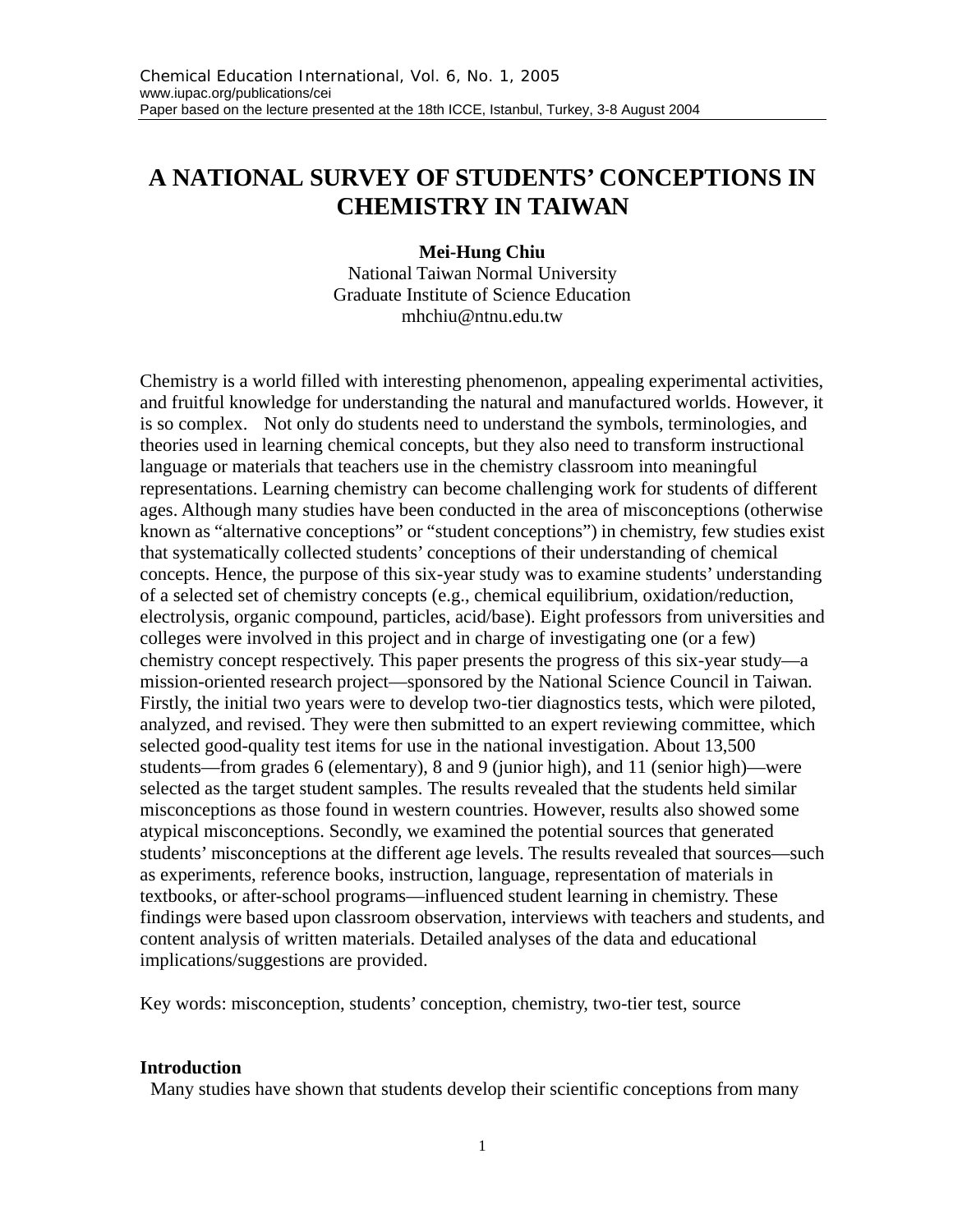sources. Those sources have always created inconsistent frameworks or incorrect representation of the scientific concepts. The sources are personal experiences (e.g., observation), gender, peer interaction, media, language, symbolic representation, textbooks, laboratory works, etc. Sometimes, teachers serve as another major source of alternative conceptions (Wandersee, Mintzes, & Novak, 1994). Research also revealed that students at different ages held similar misconceptions that influenced their understanding of more complex concepts.

Although there are a growing number of researchers devoting their efforts to science learning, Taiwan currently does not have a longitudinal databank of students' performance in science. In other words, Taiwan has yet to apply a systematic method to collecting data for improving our science teaching. Although science educators have developed instructional interventions for conceptual change in learning science, they offer only limited representative information about the difficulties Taiwanese students experience when learning chemistry. Therefore, in order to develop effective learning materials, it was decided to construct a new databank of students' learning status as references for researchers, educators, textbook publishers, and teachers in science education.

#### **Theoretical framework**

#### *Literature on student conceptions about chemistry*

Many concepts in chemistry are important for learning and understanding how the world functions in daily life. However, students, either before or after school instruction, cannot develop an appropriate structure of chemistry concepts. For instance, students' conception of matter as a collection of moving particles is rudimentary, and the instruction in this area is not as effective as might be expected (Gabel and Bunce, 1994). Novick and Nussbaum (1978) examined 8th-grade Israeli students' conceptions of the particle nature of matter. They found that "a significant portion of the sample failed to internalize important aspects of the particle model" (p. 278). Students tended to consider the particles as having continuous characteristics. Also, Za'rour (1975) found that 9th- and 11th-grade students considered that the air is composed mostly of oxygen and that heavier objects fall faster than lighter objects.

In the 'acids and bases' part, Ross and Munby (1991) found that  $12<sup>th</sup>$  graders considered that the acids tasted bitter and hot. Schmidt (1995) also found that even  $11<sup>th</sup>$  to  $13<sup>th</sup>$  graders did not have well-developed conceptions about how to differentiate acids from bases. Hwang (1994, 1996) found that not only did 5th- and 6th-grade students have difficulty identifying whether a substance was an acid or a base, but their teachers had difficulty as well.

For the concept of chemical equilibrium, Gussarsky and Gorodetsky (1990) found that students had difficulty understanding the dynamic nature of chemical equilibrium. Voska & Heikkinen (2000) found that even college students did not understand how adding a solid to the solution influences the equilibrium state.

The effect of oxidation and reduction was also a difficult concept for students to conceptualize. Students believed that the oxygen that made the iron rust was from the water and that the rusted iron had the same weight as the original iron (Hesse & Anderson, 1992).

As for the characteristics of matter, Za'rour's study (1975) revealed that matter (e.g., Mg)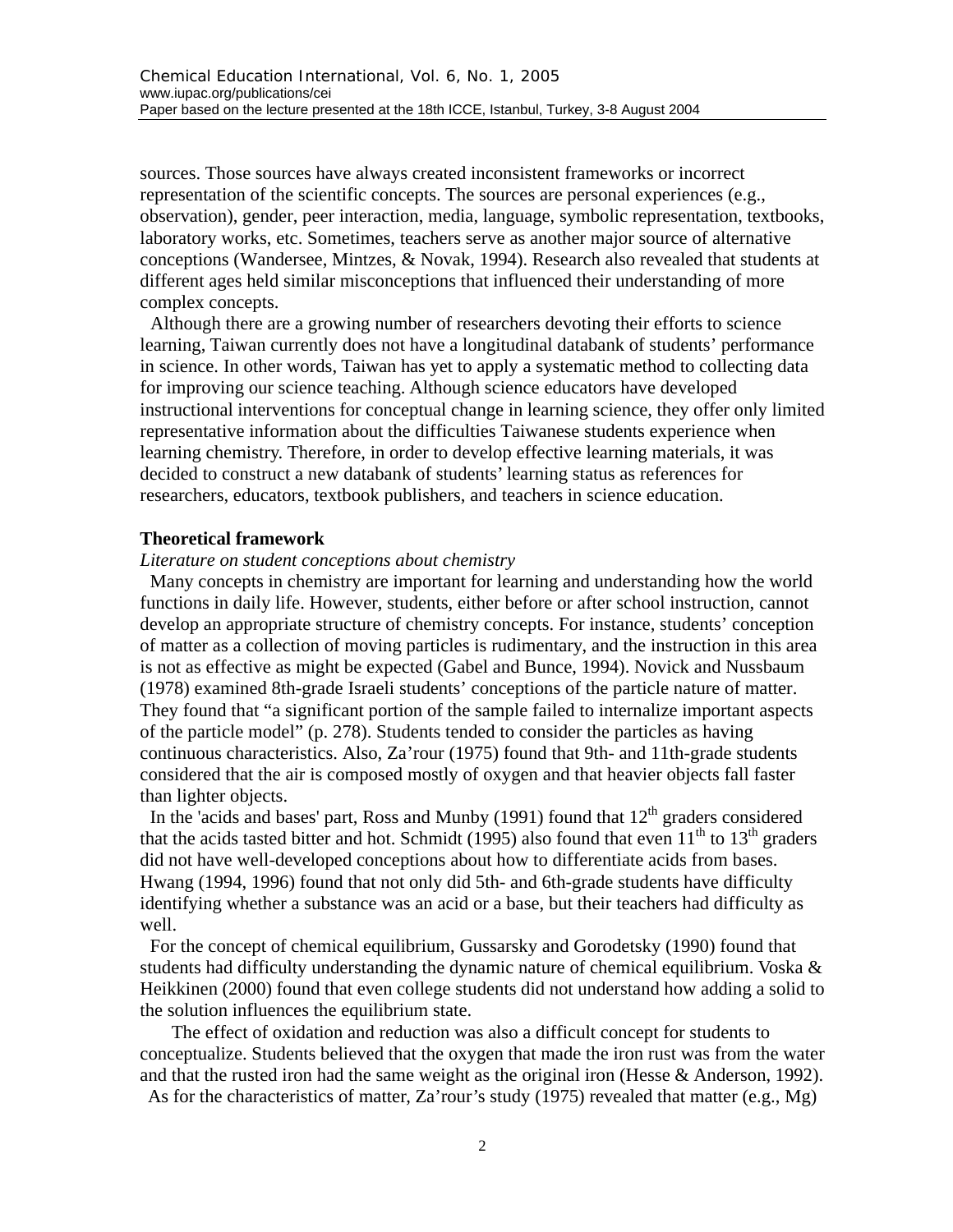decreased its weight after burning. Abraham, Williamson, and Westbook (1994) found that students considered a candle's burning to be a physical change and the process of sugar dissolving to be a chemical change.

The descriptions of student misconceptions described above show that among the many scientific concepts examined within different countries, recursive findings were found at different levels.

## *Sources of student conceptions*

Although much research has focused on investigating student misconceptions and developing teaching strategies for conceptual change, few researchers have focused on exploring the *causes* behind the misconceptions. For instance, Herron (1996) argued that languages in chemistry make learning difficult because the meanings of the same words in chemistry are different from the language used in daily life. Also, Oversby (2000) argued that models used in the textbooks only provide explanations of phenomena, and they have their strengths and limitations. Accordingly, the main purpose of this study was to explore the causes of student misconceptions and to find mental models hidden behind student misconceptions of chemistry topics, such as oxidation/reduction, batteries/electrolysis, acids/bases, gas particles, chemical equilibrium, categorization and nature of matters, and material science/organic compounds.

## **Research questions**

The research questions examined in this study were:

- 1. What were the types of student conceptions of chemistry?
- 2. Were there differences in cognitive development of chemistry concepts between junior high and senior high students?
- 3. What were the sources of student understanding of chemistry?

## **Methodology**

## *Research design and participants*

As a part of a larger, longitudinal, and mission-based research project, "big ideas" in chemistry were selected to investigate how students performed on those concepts. These big ideas (including oxidation/reduction, batteries/electrolysis, acids/bases, gas particles, chemical equilibrium, categorization and nature of matter, and material science/organic compounds) were chosen based upon the fact that these were key concepts covered in curriculum standards for grades 1–12, found in literatures in chemistry, and among the research experiences of the researchers.

For the first two years of the study, the researchers used concept maps, open-ended questions, and propositional statements to interview students in order to develop two-tier diagnostic tests. After pilot testing, revising, and validating the original tests, more than 200 students were tested and then a panel of experts selected items from each project. Once the test items were selected, they were separated into three booklets so that items in each booklet could be completed within 40–45 minutes (a regular class period for elementary and secondary schools in Taiwan). Each booklet contained 15 test items covering various topics in chemistry. Some items were used as common items across grade levels for the purpose of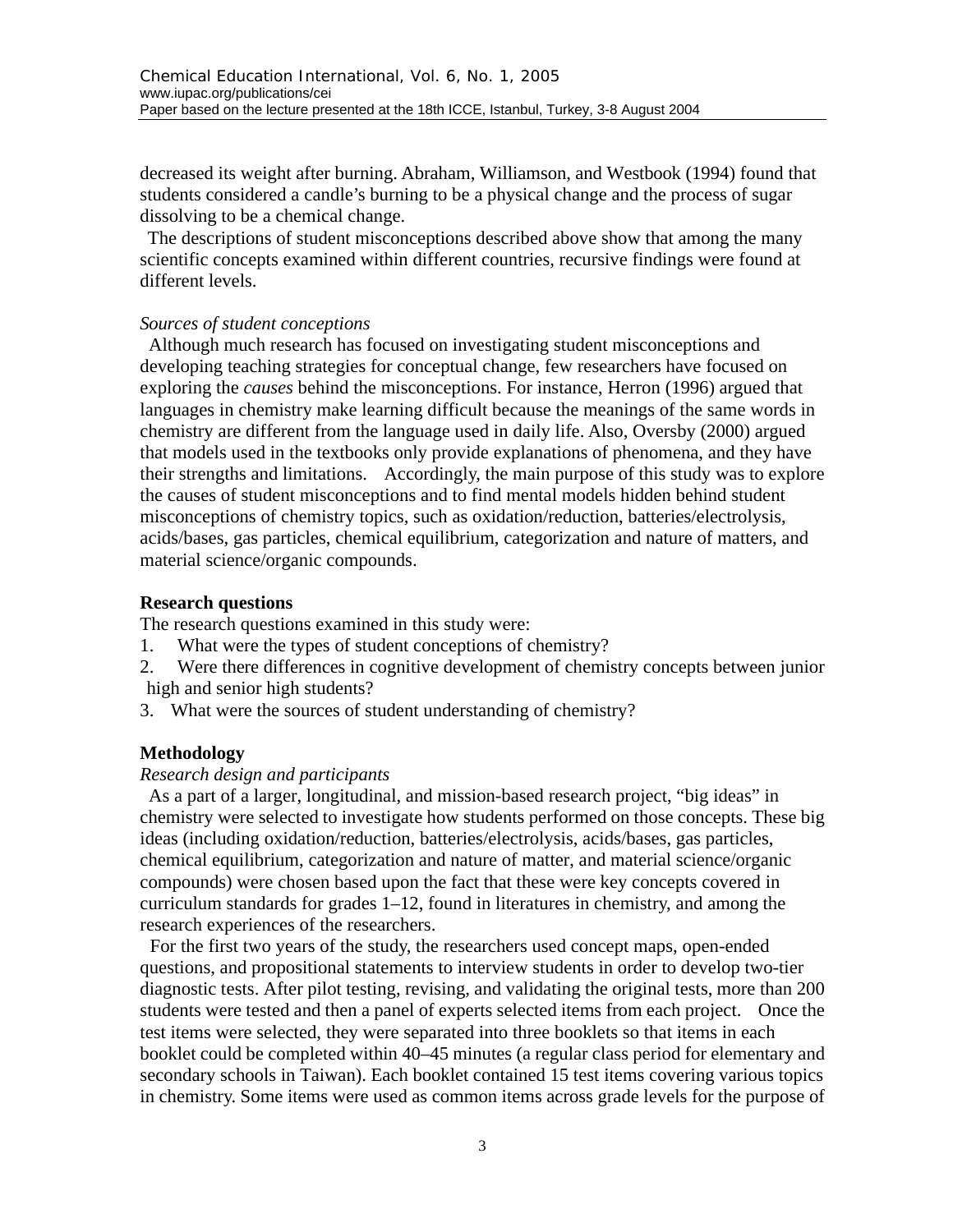understanding the development of chemistry concepts. A nationwide test was carried out in April 2003. The target students were stratified by regions, school size, etc (similar procedures as were used in Third International Mathematics and Science Study, TIMSS). Test results have provided profiles of student misconceptions and facilitated teacher understandings of students' key science concepts.

The total numbers of students who took the survey were 3,616; 6,990; and 2,934 for elementary, junior high, and senior high school students respectively.

## **Results and discussions**

The following sections will cover the distributions of conceptions, comparisons of student outcomes across different grade levels, mental models, and causes of student conceptions. The data reported here is a summary of the study's annual report by the principal investigators of each sub-project in the chemistry group.

#### *A. Distributions of student conceptions of chemical concepts*

The major findings for each sub-project were summarized as shown below.

- 1. Battery: For elementary school students, Sub-project 1 found that they (Lee, S. J., 2004)
	- a. could not differentiate the difference between serial and parallel circuits,
	- b. did not understand how electricity flows in a circuit,
	- c. considered that electricity could be used up, and
	- d. considered the two ends of the battery as north and south poles.
- 2. Oxidation and reduction:
	- a. For elementary school students, Sub-project 2 found that (Lee, W. D., 2004):
		- i. they lack knowledge about conditions of combustion (i.e., that wet wood cannot be burnt because of the water in it),
		- ii. students considered that the candle extinguished because either there was no air or too much carbon dioxide in the beaker, and
		- iii. they thought the iron lost weight because it rusted.
	- b. For secondary school students, Sub-project 4 found that (Chou, 2004):
		- i. close to 50% of junior high students considered the oxygen to be a combustion gas but that it was not involved in the combustion process (this result was similar to other researchers (i.e., Schollum, 1981; Boujaoude, 1989), and
		- ii. about 40% of the students thought that a reduction reaction is when the material is transformed from compound to element. This result is consistent with Garnett and Treagust (1992).
- 3. Nature of particles:
	- a. For elementary school students, Sub-project 8 (Su, 2004) found that i. 43.68% of the students considered that the smallest size of crystal sugar
		- could not be seen by bare eyes but could be seen by a microscope, and ii. 32.59% thought that the 'smallest" "thing" could been seen is bacteria.
	- b. For both junior high and senior high school students, Sub-project 3 found that students (Chiu, 2003, 2004; Chiu & Chou, 2004):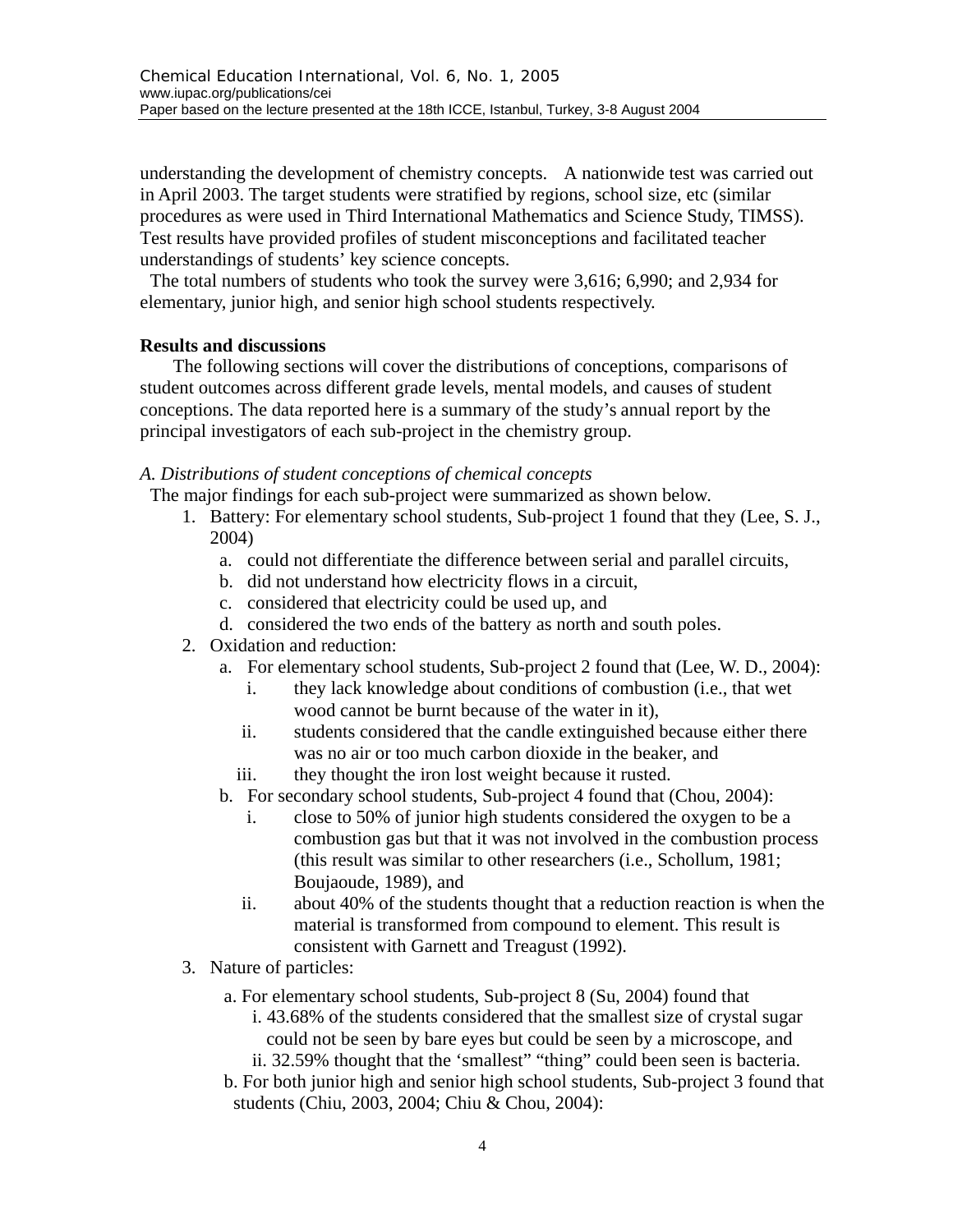- i. tended to use weight to answer questions about the distribution of particles, ii. considered the volume of particles themselves to change when the pressure changed, and
	- iii. considered that the gas particles at a higher pressure pushed the gas
	- particles at a lower pressure without a random distribution characteristic.
- 4. Acid/Base:
	- a. For elementary school students, Sub-project 7 revealed that students (Hwang, 2004):
		- i. did not know how to differentiate the characteristics (acid or base) of a solution, and
		- ii. considered the solution of sodium bicarbonate and acetic acid to be neutral because it is a neutralization reaction.
	- b. For secondary school students, Sub-project 3 (Chiu, 2004) revealed that students:
		- i. considered that the more hydrogen contained within the molecules, the higher the acidity of the compound (similar to Ross & Munby, 1991), and
		- ii. considered that the molecule always dissolves in a solution in ionic state.
- 5. Chemical equilibrium: Sub-project 3 (Chiu, 2004) revealed that
	- i. secondary school students did not recognize that the shape of sugar changed even at the saturate (equilibrium) state, and
	- ii. they could hardly understand the dynamic nature of chemical equilibrium. Similar findings were revealed as Gussarsky and Gordetsky (1990).
- 6. Material science:
	- a. For junior high school students, Sub-project 5 (Juang, 2004) found that:
		- i. fewer students answered correctly on items about the characteristics (acid/base) of  $C_2H_5OH$  than the high school students did, but
		- ii. they had similar misunderstanding as the senior high school students, in that they considered  $C_2H_5OH$  to be a base because of its functional group (OH).
	- b. For senior high students, we found that:
		- i. they misunderstood that NaCl is an organic compound because of its C;
		- ii. although students understood ethyl alcohol to be an organic compound, the functional group of ethyl alcohol needs a hydroxide ion (OH- ) to make it basic; and
		- iii. the formula of ethyl alcohol has the most H atoms, so ethyl alcohol is acidic. Similar result as Chiu's (2004) stated above.
- 7. Categorization : Sub-project 6 (Hsu, 2004) found that

 a. 10.84% of elementary school students and 30.35% of eighth graders were influenced by the Chinese name given to the compound. For instance, Hg is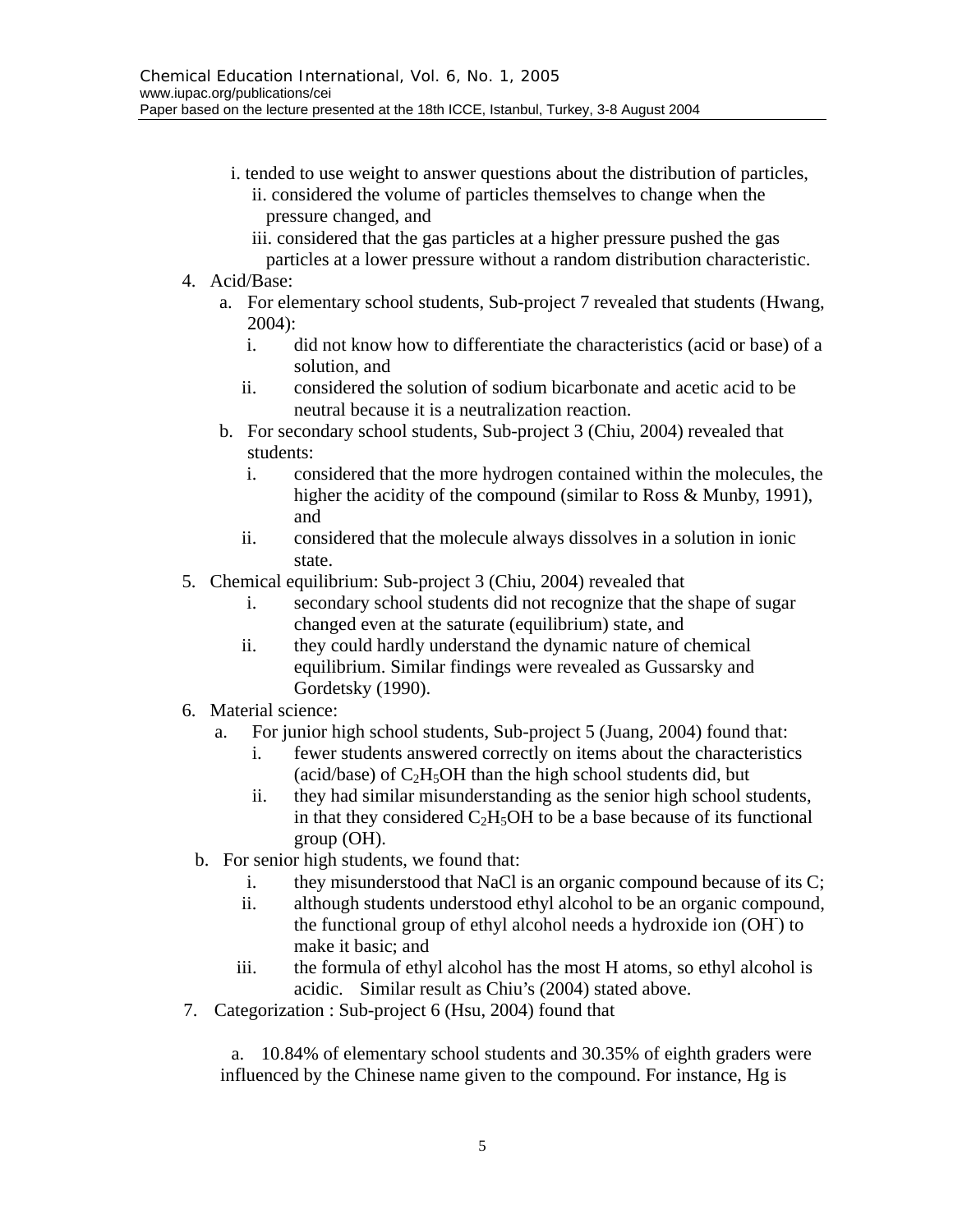called  $\mathcal{H}$   $\mathcal{H}$  (in Chinese, the first character  $\mathcal{H}$  meaning water and the second character  $\frac{d}{dx}$  meaning silver respectively). In particular, the left part of the second character ( $\hat{\pm}$ ) always implying a kind of metal.

b. Similarly, diamond is called  $\mathbb{H}$  in Chinese, the first character also has the same character of metal ( $\hat{\pm}$ ) on the left side, therefore 24.89% of elementary school students considered the diamond is a metal while 23.20% of the eighth graders did so.

#### *B. Comparisons between junior high and senior high school students on the common test items*

As stated earlier, we have some same or similar test items in the booklets for both junior and senior high school students. We found that those test items tested across grade levels showed similar patterns for the junior and senior high school students. This means that students construct their cognitive structure of the concepts via a gradual development process. Some concepts were not developed well or completely while students were young. Therefore, their structure of knowledge revealed gaps, incompleteness, or flaws.

#### *C. Sources of student conceptions*

The last part of the analyses is about the causes of student conceptions. To explore what causes students difficulty in learning chemistry, we interviewed the students and teachers, analyzed the textbooks, and observed classroom teaching. Through these means, we found that students, regardless of grade level, showed various causes for their conceptions of chemistry: daily life experience, textbooks, media, language, school instruction. The most impressive finding was the Chinese characters that, on the one hand, served as a facilitator to help students understand the nature of chemistry (such as acid rain), and on the other hand, created a detrimental effect on students' conceptualization. For instance, the students

mistook the character 酸 in naming carbon hydrate in Chinese as acid instead of considering its basicity in water. Sometimes, they see H in a chemical formula; they consider it is an acid. . Other examples were discussed earlier. So, the Chinese character or the symbols can be seen as a double-edged sword in learning chemistry.

#### **Conclusion and implication**

There were three major perspectives from which to investigate our students' conceptions of chemistry. First, from the analysis of types of student conceptions, we found an incomplete, under-developed, flawed structure of various levels of students' knowledge about chemistry. Second, although the progression of students' cognitive development was slow, the nature of their conceptions was sometimes similar. These findings might explain why we saw similar high or low performance on the common test items for different grades of students. Third, the sources of generated student conceptions were various. Although we could hardly pinpoint all the possible sources of misconceptions, we do know that students come to our classrooms with various backgrounds that might help or hinder their correct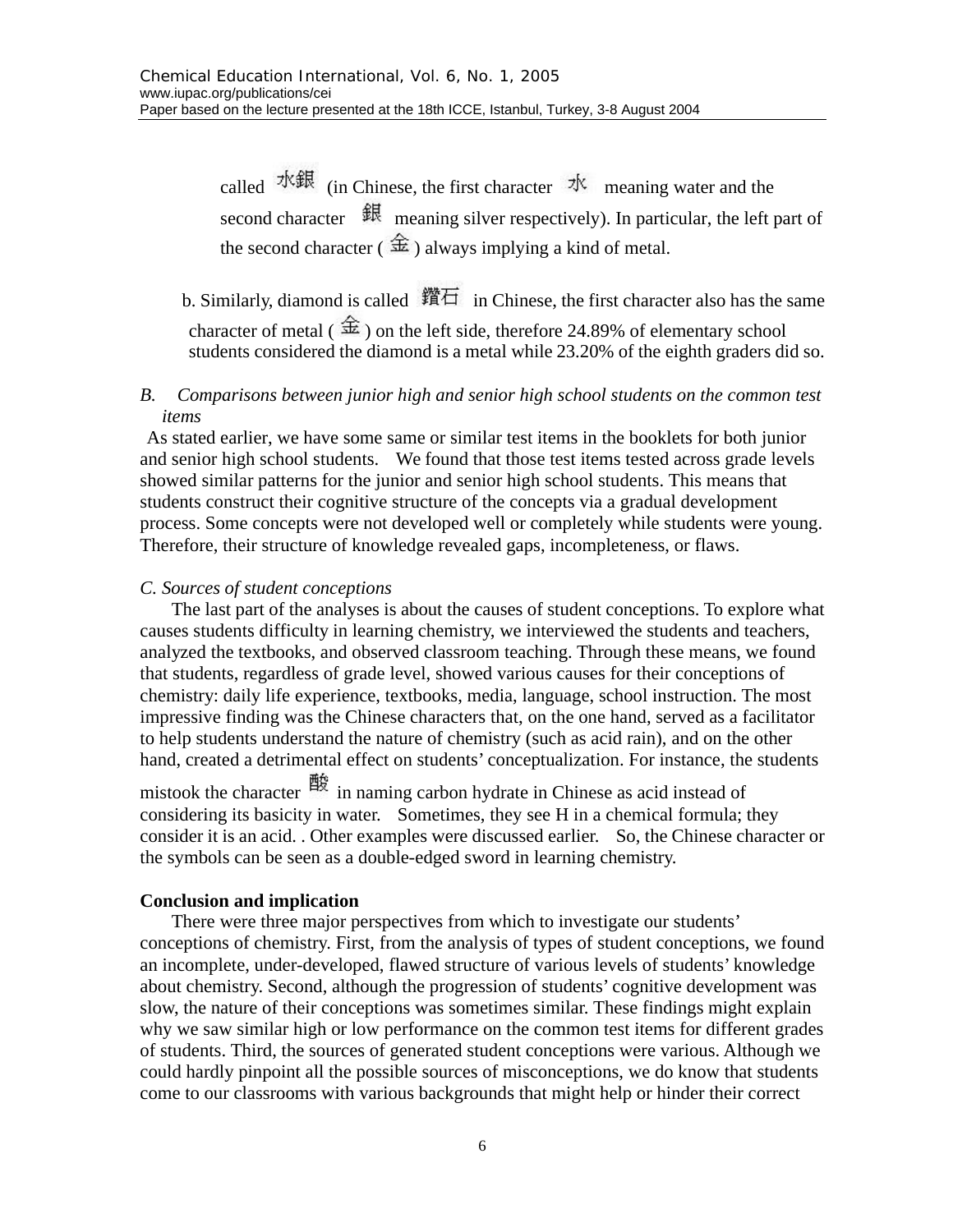understanding of scientific concepts.

After working on this project for four years, we consider the important implications for science education to be (1) the need for a databank of student conceptions of chemistry, with a comparison of findings from other countries with different cultural backgrounds (i.e., universal vs. local findings); (2) the need to explore social, cultural, and educational effects; and (3) the development of tools for meaningful learning. The last recommendation is the main goal for our fifth and sixth years' projects.

#### **Acknowledgment**

The author would like to thank the National Science Council for support of this project (grant #NSC 91-2522-S-003-022-; 91-2522-S-003-020-; 92-2511-S-003-060; 92-2522-S-003-010). Also, the principle investigators of the chemistry part of NSLS projects: W. D. Lee, S. J. Lee, C. Y. Chou, L. R. Hsu, C. S. Juang, W. C. Hwang, and Y. R. Su. In addition, colleagues for the entire project, C. G. Guo, Y. W. Gou, Y. Y. Lu, I. Huang, C. Y. Lin, H. P. Chang, and C. C. Chang. Finally, special thanks to C. C. Chou and J. C. Liang for their thoughtful suggestions, data collection and analysis.

## **References**

- Abraham, M. R., Williamson, V. M., & Westbrook, S. L. (1994). A cross-age study of the understanding of five chemistry concepts. *Journal of Research in Science Teaching*, 31(2), 147-165.
- Chou, C. C. & Chiu, M. H. (2004). A two-tier multiple choice diagnostic instrument on the molecular representations of chemistry: Comparisons of performance between junior high and senior high school students in Taiwan, Paper presented at  $18<sup>th</sup>$  Iternational Conference on Chemical Education, August 3-8, Istanbul, Turkey.
- Chiu, M. H. (2004). An investigation of exploring mental models and causes of secondary school students' misconceptions in acids-bases, particle theory, and chemical equilibrium. *Annual report to National Science Council in Taiwan* (in Chinese).
- Chou, C. Y. (2004). The misconceptions and causes of secondary school students on oxidation and reduction. *Annual report to National Science Council in Taiwan* (in Chinese).
- Gabel, D. L. & Bunce, D. M. (1994). Research on problem solving: Chemistry. In D. Gabel (Ed.), *Handbook of Research on Science Teaching and Learning* (pp. 301–316), New York: Macmillan Publishing Company.
- Garnett, P. J. & Treagust, D. F. (1992). Conceptual difficulties experienced by senior high school students of electrochemistry: Electrochemical (Galvanic) and electrolytic cells, *Journal of Research in Science Teaching*, 29, 10, 1079–1099.
- Gussarsky, E. & Gorodetsky, M. (1990). On the concept "chemical equilibrium": The associative framework. *Journal of Research in Science Teaching*, 27, 197–204.
- Herron, J. D. (1996). *The Chemistry Classroom: Formulas for Successful Teaching*. Washington, DC: American Chemical Society.
- Hesse, J. & Anderson, C. (1992). Students' conceptions of chemical change. *Journal of Research in Science Teaching*, 29, 3, 277-299.
- Hsu, L. R. (2004). A study of conceptual formation on classification of chemical property. *Annual report to National Science Council in Taiwan* (in Chinese).